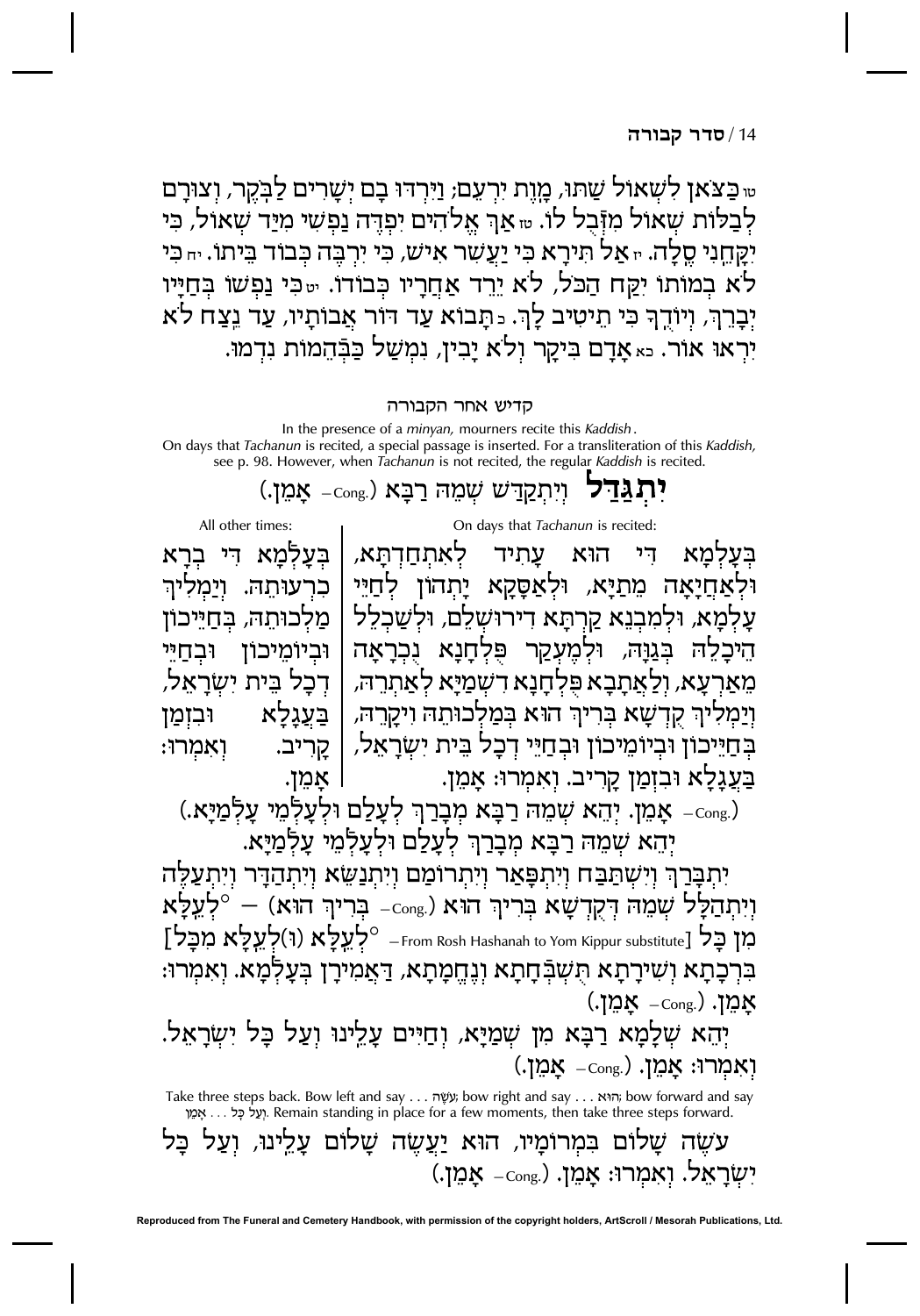## KADDISH AFTER THE BURIAL

In the presence of a minyan, mourners recite this Kaddish. On days that Tachanun is recited, a special passage is inserted. For a transliteration of this Kaddish, see p. 98. However, when Tachanun is not recited, the regular Kaddish is recited.

May His great Name grow exalted and sanctified

On days that Tachanun is recited:

 $(Cone - Amen.)$ 

in the world which will be renewed, and where He will resuscitate the dead and raise them up to eternal life, and rebuild the city of Jerusalem and complete His Temple within it, and uproot alien worship from the earth, and return the service of Heaven to its place and where the Holy One, Blessed is He, will reign in His sovereignty and splendor, in your lifetimes and in your days, and in the lifetimes of the entire Family of Israel, swiftly and soon. Now respond: Amen.

All other times:

in the world that He created as He willed. May He give reign to His kingship in your lifetimes and in your days, and in the lifetimes of the entire Family of Israel, swiftly and soon. Now respond: Amen.

(Cong. – Amen. May His great Name be blessed forever and ever.)

May His great Name be blessed forever and ever.

Blessed, praised, glorified, exalted, extolled, mighty, upraised, and lauded be the Name of the Holy One, Blessed is He (Cong.  $-$  Blessed is He) - [From Rosh Hashanah to Yom Kippur add: exceedingly] beyond any blessing and song, praise and consolation that are uttered in the world. Now respond: Amen. (Cong. - Amen).

May there be abundant peace from Heaven, and life, upon us and upon all Israel. Now respond: Amen. (Cong. - Amen.)

Take three steps back. Bow left and say, "He Who makes peace . . .";

bow right and say, "may He . . ."; bow forward and say, "and upon all Israel . . ." Remain standing in place for a few moments, then take three steps forward.

He Who makes peace in His heights, may He make peace upon us, and upon all Israel. Now respond: Amen. (Cong. - Amen.)